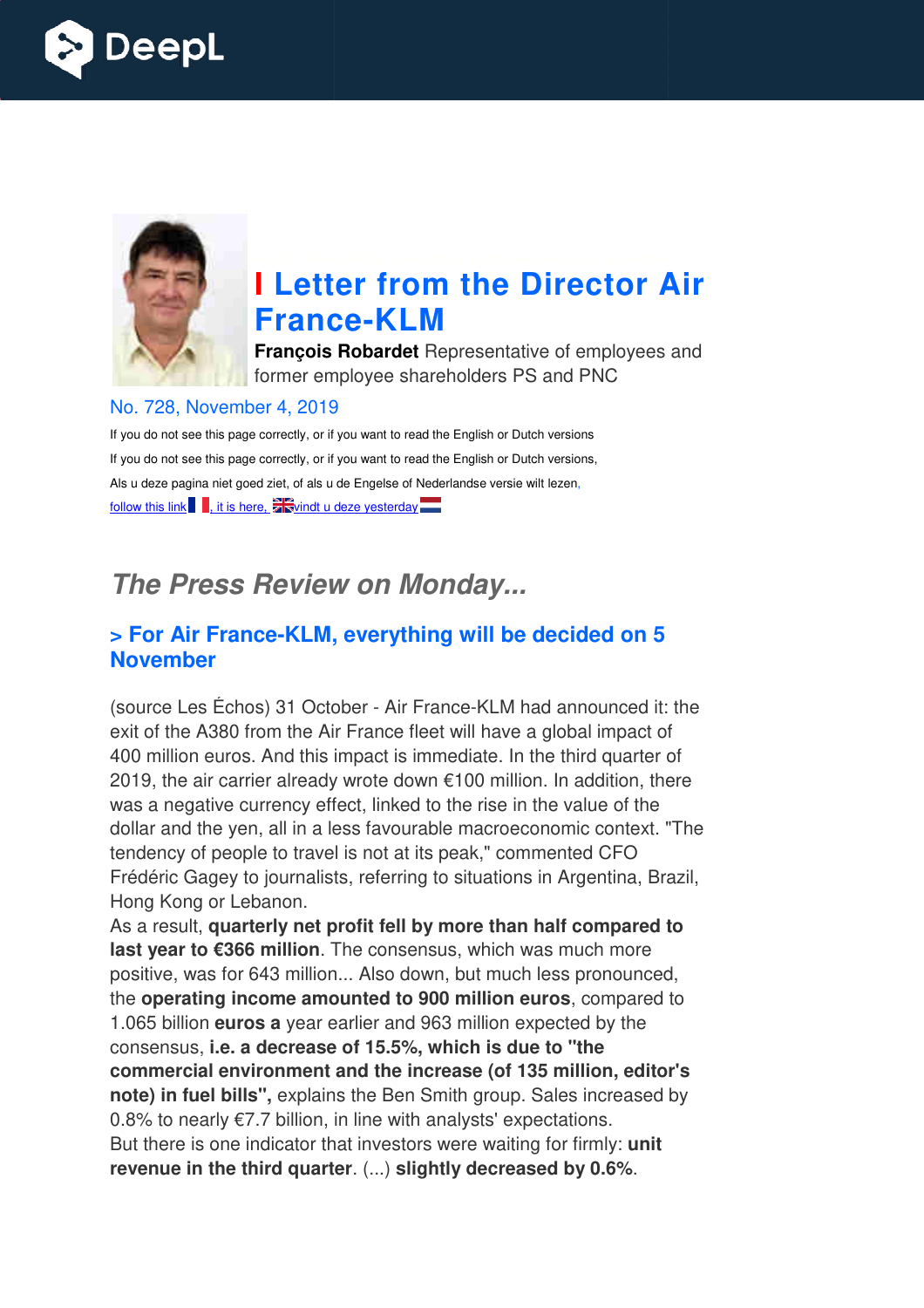However, this is less than the market fears. According to management, the **trend is expected to continue in the fourth quarter**. On the other hand, long-haul reservation coefficients increased on average over the November-March period.

**Concerning Transavia, the "nugget",** as it is described, it recorded a 6.4% increase in the number of passengers carried during the quarter, an 11.1% increase in its turnover and a 3% increase in unit revenue. On the other hand, **operating income declined by 2.8% due to temporary fleet expenses**. Subsequently, management once again revised downwards its forecast for capacity growth in its low-cost subsidiary, expecting an increase from 7% to 9% to 6% to 8%.

"The environment is not like in 2018, or even in 2017," CFO Frédéric Gagey

 told journalists, citing the commercial tensions weighing on freight, where the load factor fell by 3.4 points to 54.8%.

However, Air France-KLM has confirmed that it aims to increase the capacity of its network excluding Transavia from 2% to 3% in 2019 (...). **Ben Smith** will be expected at the turn next week. It is **on November 5** that the Canadian **will present the group's trajectory for the coming years. The main lines have already been more or less revealed**: move upmarket, simplification of structures, fleet optimization, reduction in the performance gap between Air France and KLM, which, over nine months, posted operating margins of 2.1% and 8.5% respectively. It remains to be seen how this can be achieved.

*My comment: In the* third quarter, the decrease in Air France-KLM's operating income (-165 million) was mainly due to the increase in fuel costs (+135 million).

For the coming months, vigilance is required. Since the beginning of the year, all European airlines have recorded a sharp decline in their Cargo business.

However, the decline in freight has often been the sign of an economic crisis.

This is probably why most European airlines have announced business growth of only 2% for 2020.

#### **> Anne Rigail, CEO of Air France, "Aiming for Operational Excellence"**

(source Forbes) November 1 - On the occasion of the first commercial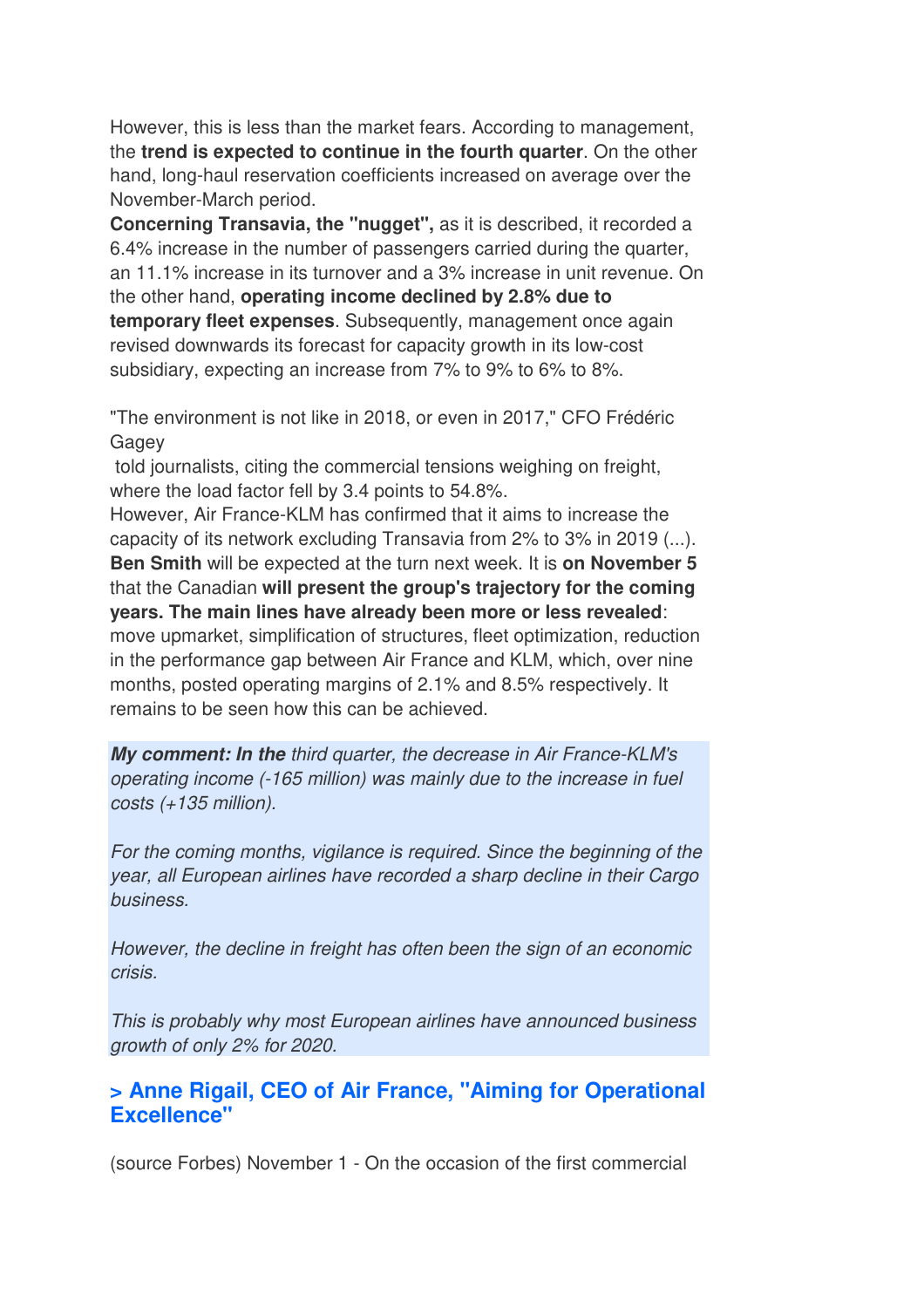flight on board the Air France A350, Anne Rigail reviews Forbes' first few months at the head of Air France (...).

Q. A few days before Ben Smith's long-awaited presentation of the group's strategic orientations, what is your assessment of this first year at the head of Air France ?

Anne Rigail : This first inaugural A350 flight to Toronto sums up **our strategy of operational excellence and customer journey improvement**.

**Our first priority was to re-establish dialogue with all employees to restore a peaceful social climate.** (...) The other priority was the simplification of the brand portfolio with the removal of the Joon brand and the end of the use of the Hop brand. (...) One of the last negotiations with trade unions and staff focused on the possibility of growing Transavia (...). **Our ambition is to make Transavia the leading low-cost player from France**. It's off to a good start, because last year Transavia grew by 15%.

**The other major strategic focus has been to restore trust with our customers**. This was achieved through an operational excellence plan, including the installation of 4 reserve aircraft to avoid "hot" cancellations. All this has enabled Air France to move up more than 10 places in the past year in international punctuality rankings. We are in the top three in Europe.

Q. You are investing 1 billion euros over 5 years in the client project? In concrete terms, what will change for voyageurs ?

Anne Rigail : **We invest more than €1 billion a year in fleet renewal and an additional €1 billion over 5 years is dedicated to improving customer service**. The arrival of 28 A350s makes it possible to offer new generation aircraft that are more efficient for the environment, more adapted to new needs, more comfortable and much quieter. (...)

 For their airport journey, our customers are looking for more fluidity. We are working to improve digital tools to remove all irritants. (...) We have also launched a plan to renovate or create exhibitions (...)

**In flight, the difference is mainly due to the special attention of our staff**. Digitisation makes it possible to personalise customer relations through tablets. Digital technology feeds the human being to anticipate the wishes of our customers.

Q. Your other major project is the environment. The aviation sector is under fire from criticism, what answers do you provide at vous ? Anne Rigail : Air France has always led the way in this area. For the **fifteenth consecutive year, Air France-KLM is ranked first in the DJSI's Europe and World Index, the Dow Jones Sustainability Index, and regained the top spot in 2019**. Our leadership must mobilize and unite our partners, industrialists and professionals in the air transport sector, because we all have the responsibility to transform air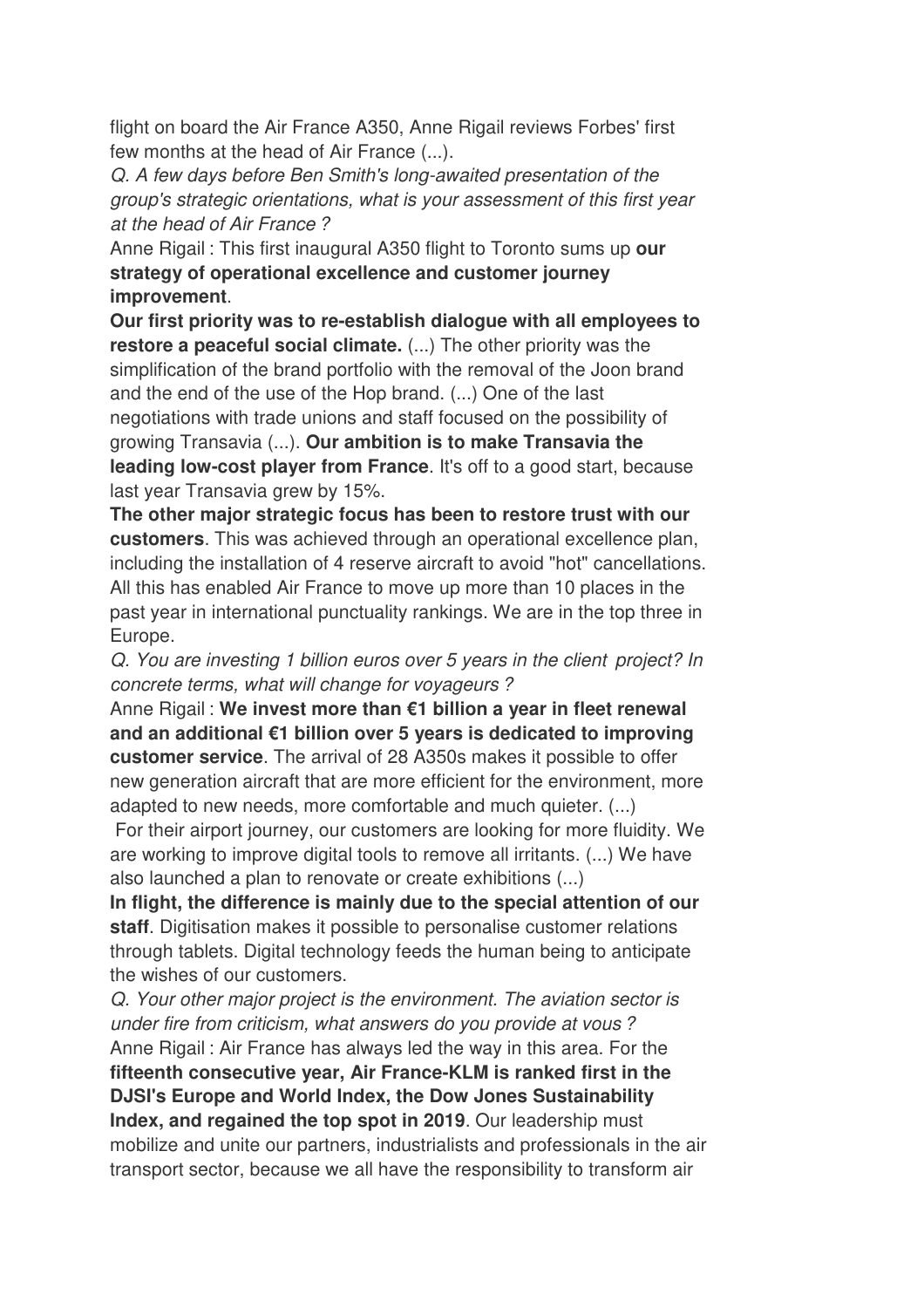transport on a daily basis to make it more environmentally friendly. (...) **85 500 trees have already been planted since the launch of the new Trip and Tree by Air France reforestation program**. This program offers Air France customers, when purchasing their tickets, to do something for the planet and reduce the carbon footprint of their trip by planting trees they can choose.

From 1 January 2020, on all our domestic flights, we have voluntarily decided to fully offset the CO2 emissions of all our passengers in order to contribute to the carbon neutrality of their travel. At

 European level, **Air France already offsets 50% of its emissions under the European ETS system**. This costs us around 40 million euros per year. From 2021, for international flights, airlines have committed themselves to reducing their greenhouse gas emissions through the global global system (CORSIA), concluded within the framework of the International Civil Aviation Organization (ICAO). For us, the results are already tangible. (...) **- 7% net CO2 emissions between 2005 and 2018 for the Air France Group**, in a context of increasing air traffic. (...)

*My comment:* In 2019, Air France's transformation actions were carried out with the aim of putting customers at the centre of attention, offering them better services and greater regularity. All employees contributed to this.

The NPS (Net Promoter Score) indicator, which measures the degree of customer satisfaction, shows the effectiveness of these actions. Since the beginning of the year, it has been constantly improving, exceeding the objectives and results of previous years.

#### **> Gulf Air signs with KLM**

(source Air Journal) October 29 - **Gulf Air has signed a code-share agreement with KLM Royal Dutch Airlines, giving the latter access to four destinations in Pakistan**. (...)

 According to the agreement valid since 27 October 2019 between the national airlines of Bahrain and the Netherlands, Gulf Air can now sell KLM flights between its base in Amsterdam-Schiphol and Manama and Frankfurt airports under GF code. In exchange, **the Dutch company can sell under code KL on Gulf Air flights** between its base in Manama and Sialkot, Karachi, Lahore and Peshawar **in Pakistan, a country that has been absent from its network since 2000**. (...)

#### **> 3rd quarter: the IAG group suffers from the British strikes**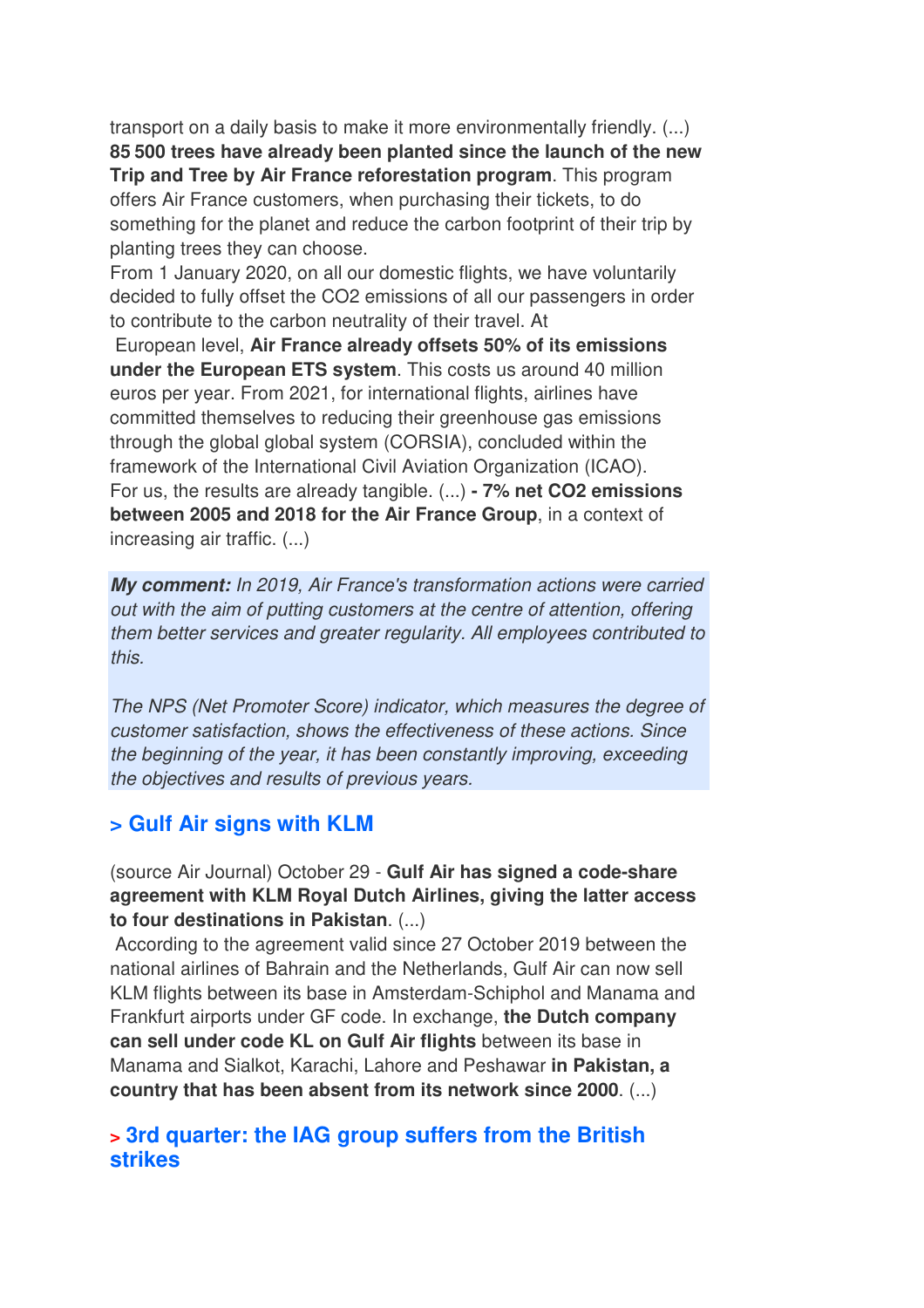(source Air Journal) November 1 - The **International Airlines Group (IAG) saw its turnover increase by 2.4% in the third quarter, but its net profit fell by 10.6%** due to industrial disputes in the United Kingdom.

Composed of the airlines British Airways, Iberia, Aer Lingus and the lowcost airlines Vueling and Level, IAG recorded revenues of €7.31 billion in the third quarter of 2019, up 2.4%. **Passenger revenues increased by 2.3% but cargo revenues were down 7.2%, while overall costs increased by 4.9%.** This leaves it with an operating profit of €1.425 billion  $(+4.9\%)$ , with unit revenue per SKO down 0.5% to  $\epsilon$ 7.08 cents.

 Group CEO Willie Walsh talks about "good underlying results" in a statement. (...) In addition, **our fuel bill increased by 136 million euros during the quarter**, with unit fuel costs increasing by 4.2% at constant exchange rates. The cost of social conflicts is estimated at 155 million euros.

(...) **IAG expects its operating profit for 2019**, before exceptional items, to **be down 6% compared to 2018** pro forma. Passenger unit revenue is expected to decrease slightly at constant exchange rates, and unit costs excluding fuel are expected to improve at constant exchange rates.

*My comment: For the third quarter, IAG posted a net profit of €1 billion,* down by  $\epsilon$ 100 million compared to the previous year.

It should be noted that, like most of its competitors, IAG reports a sharp decline in the cargo business (an activity that British Airways fully outsources).

#### **> IAG acquires Air Europa and puts pressure on Air France-KLM**

(source La Tribune) November 4 - **IAG**, the airline group composed of British Airways, Iberia, Aer Lingus, Vueling and Level, is **once again demonstrating its great reactivity. Less than a month after learning of the end of its alliance with its main ally in Latin America, Latam, following its merger with the American company Delta**, a member of a competing alliance, IAG found a way to preserve its positions between Europe and Latin and Central America, which are already strong with the presence of the Spanish company Iberia.

On Monday 4 November, **IAG announced that it had** reached an agreement with the Spanish tourism group Globalia Corporación Empresarial to **buy its Air Europa airline, which is** also active in this strategic area, **for €1 billion. With its 66 aircraft, Air Europa operates**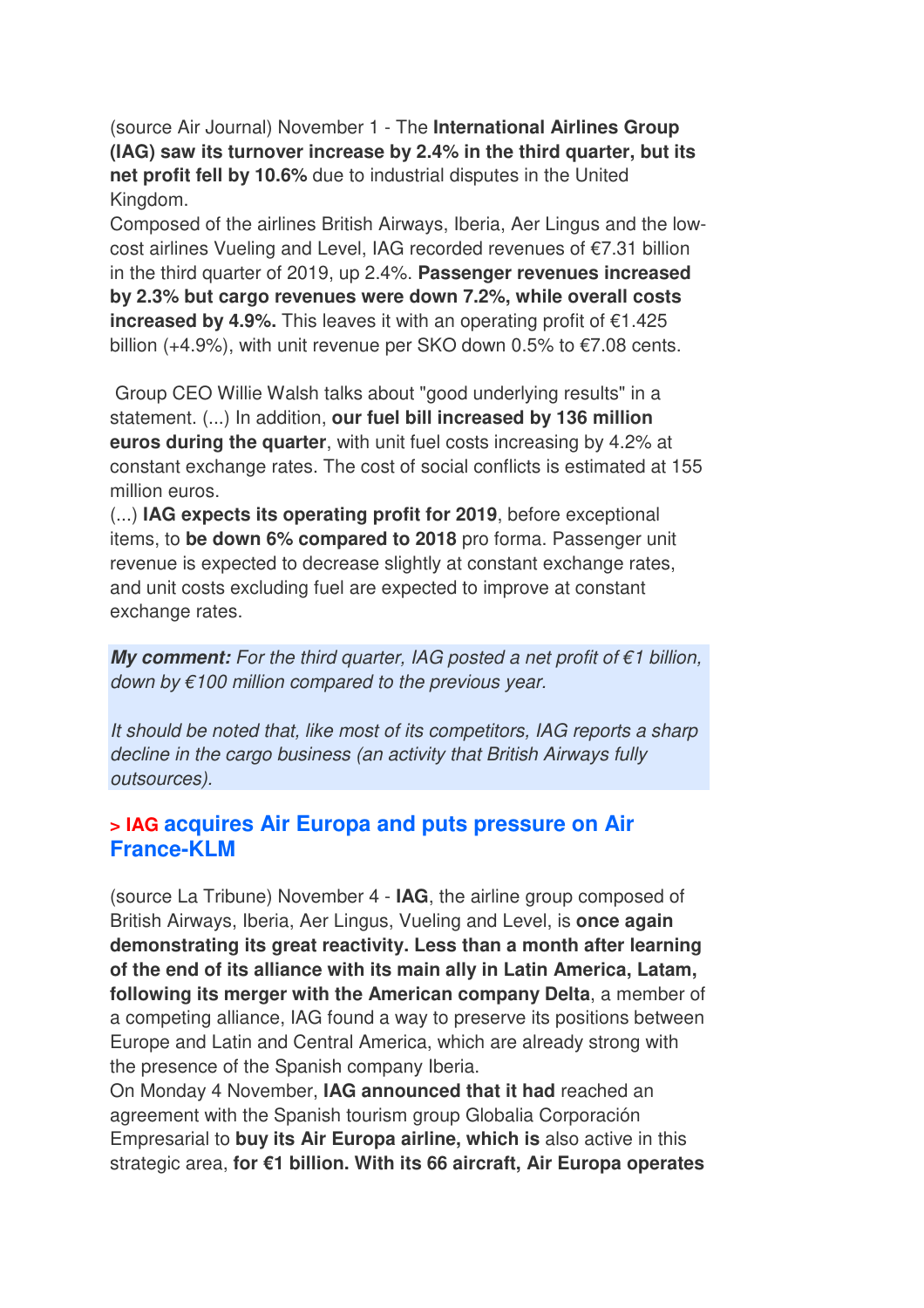#### **not only domestic flights but also international flights, mainly to Latin America and the Caribbean.**

 Last year, Air Europa carried 11.8 million passengers and generated a turnover of 2.1 billion euros and an operating profit of 100 million euros. IAG will acquire all the shares of Air Europa and expects to complete the transaction in the second half of 2020 once the various regulatory approvals have been obtained. IAG, which will finance the transaction through debt, will keep the Air Europa brand but the company will be integrated into Iberia.

**This announcement is a major blow for Air France-KLM**. Partners for some 15 years, **the French group and Air Europa (both members of the Skyteam alliance) concluded a 10-year joint venture agreement in July** to jointly operate air services between Europe and Central and South America. Awaiting the green light from the Brazilian authorities, this alliance is unlikely to see the light of day. It remains to be seen whether Air France-KLM will be able to compensate Air Europa's departure with Latam

's entry into Delta's fold, which has taken 20% of its capital. While Latam has announced its departure from the Oneworld alliance (British Airways, Iberia, American Airlines, etc.), it has not indicated that it will join Skyteam, Delta's alliance, Air France-KLM.

*My comment:* By buying Air Europa, the IAG group is carrying out a triple operation:

. it strengthens its Madrid hub,

. it increases its market share on routes between Europe and South America,

. and it deprives the Air France-KLM group of a long-standing partner.

Air Europa had been a member of the Skyteam alliance since 2007.

## **> Will Lufthansa finally take a stake in Alitalia?**

(source La Quotidienne) November 4 - Since May 2017, the Italian airline Alitalia, which had just failed to find a solid investor, has been managed by ad hoc directors. **To maintain a predominantly Italian shareholding, the Italian government called on the major groups on the peninsula in a project that included the acquisition of a stake in a major foreign airline. In the** end, the Italian railways, Ferrovie dello Stato, were selected. A deadline for recapitalization was set at 15 October.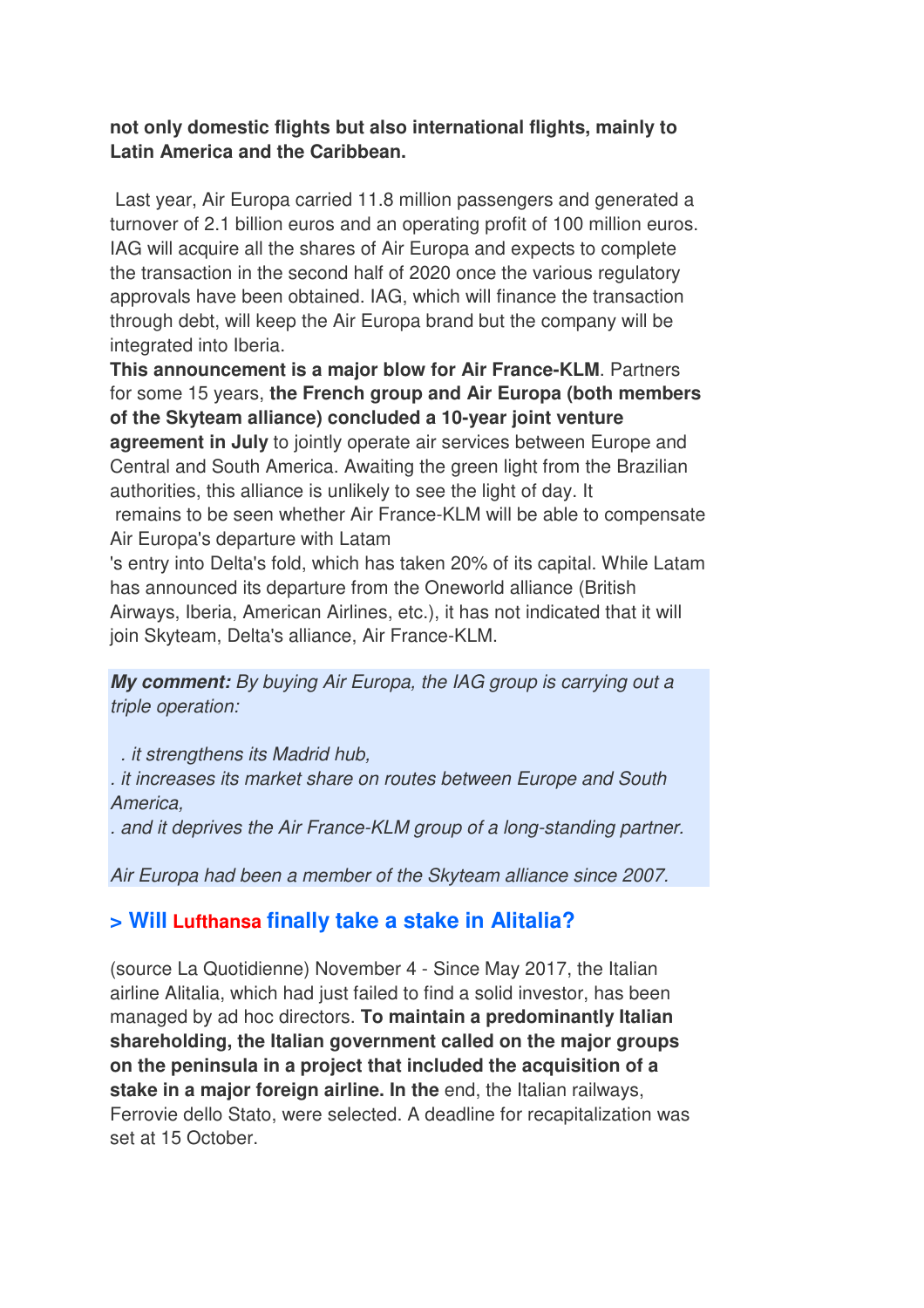(...) **Delta Airlines seemed to have won the last round and the agreement was to be finalised last month with the** arrival of a third minority shareholder, the Italian group Atlantia (Benetton Group), to complete the round.

(...) Reuters from a reliable source states that **Lufthansa would consider investing nearly €200 million to restructure Alitalia. Almost double what Delta Airlines had proposed**. (...) Previously Lufthansa had given up because it did not seem possible to carry out the desired reduction in staff numbers. (...)

 Because to continue to operate without redundancies, Alitalia has built a system of technical unemployment. Every month a part of the company's staff is declared technically unemployed, so their salaries are paid by the state and not by the company.

Once their legal period of technical unemployment has been exhausted, they return to the company and return to work, while another batch of employees is in turn registered for technical unemployment. (...)

*My comment:* Lufthansa would propose to invest 200 million euros in Alitalia. This was demanded by the Italian Prime Minister at the end of September at Delta Airlines.

It remains to be seen whether the conditions imposed by Lufthansa will be acceptable to the Italian government and to Alitalia's employees.

## **> IndiGo places a new giant A320neo order with Airbus**

(source Le Journal de l'Aviation) October 29 - **IndiGo is** convinced that the long-awaited explosion in Indian air traffic is a serious one. The Indian airline **has just placed a new giant order with Airbus on 29 October for no less than 300 A320neo family aircraft**. This third contract, which has been closed since 2011 - with one signature every four years - will bring the Indian low-cost airline's total to 730 copies. It will thus strengthen its position as the world's leading operator, having already received 97 aircraft since March 2016.

**This new order will consist of** A320neo, A321neo and for the **first time A321XLR**. The latter, **capable of connecting New Delhi to London with its 4,700 nm range (8,700 km),** could well open the doors of Western Europe to indiGo. Details of the distribution between the different models have not been provided, but these new aircraft will be added to the 280 A320neo and 150 A321neo already ordered (not counting the 100 A320ceo signed in 2005). (...)

**The choice of engine has not yet been announced, but it will certainly be CFM International's LEAP-1A**. When IndiGo placed its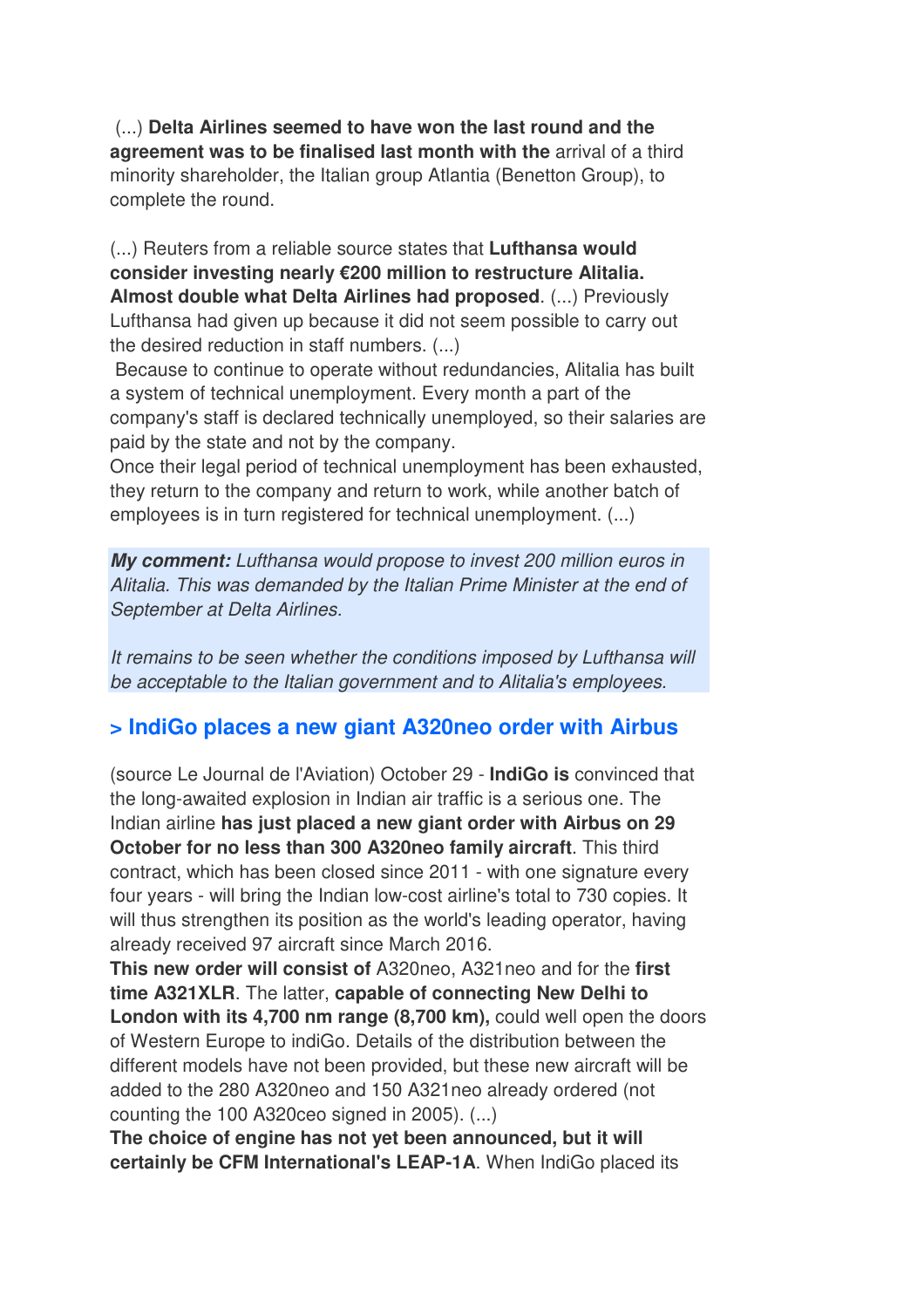first order in 2011, it opted for Pratt & Whitney's PW1100G-JM, but, burdened by repeated engine problems, the company finally turned to the joint venture between Safran Aircraft Engines and GE Aviation last June. At the Paris Air Show, it signed a contract worth more than \$20 billion, catalogue price, for the engine and support of 280 A320neo and A321neo aircraft. The first deliveries of LEAP-1A-equipped aircraft are scheduled for next year.

*My comment:* The disappearance of Jet Airways at the beginning of the year left the field open for other Indian companies, most notably Indigo.

With this mega order for the A320 Neo, the Indian company is giving itself the means to strengthen its majority position on the Indian market.

### **> Japan Airlines (JAL): 30% drop in net profit in 1S**

(source awp/afp) October 31 - **Japan Airlines (JAL) announced Thursday a 30% year-on-year drop in its net profit for the first half of 2019/20 to 51 billion yen (425 million euros), which was affected by lower demand for international flights and freight.** 

 JAL, like its competitor and compatriot ANA Holdings, is suffering from Sino-American trade tensions, which are weakening its freight business, and historical frictions between Japan and South Korea, which have caused tourist flows between the two countries to fall since this summer. Pro-democracy demonstrations in Hong Kong have also affected Japanese travel to this destination. (...)

**For the full year** started on April 1, **JAL revised part of its objectives negatively**: the group still expects a 24% decrease in its net profit to 114 billion yen (950 million euros) but its turnover should increase less than expected, by only 1.9% instead of 5%, to 1,516 billion yen (12.6 billion euros).

## **> China: airlines climbed up in the third quarter**

(source awp/afp) October 31 - China's leading airlines posted higher third quarter results, driven by the country's traffic boom despite higher kerosene prices.

**China Southern Airlines**, the country's largest airline in terms of passenger numbers, **saw its net profit increase by 17.1% year-onyear** to 2.38 billion yuan (304 million euros), according to a statement sent Thursday to the Hong Kong Stock Exchange. Its competitor **China Eastern Airlines saw its profit jump by 9.83%**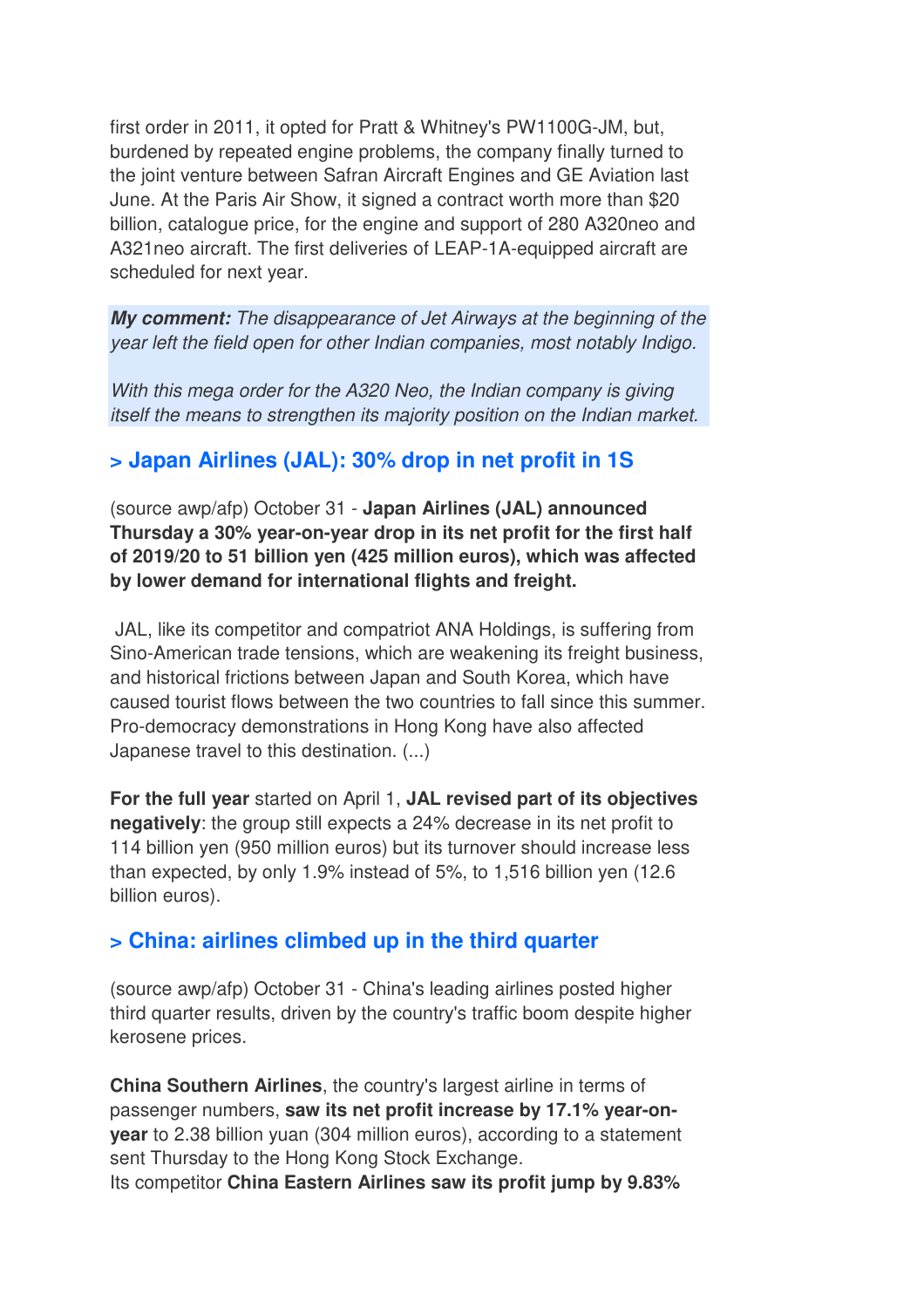**year-on-year over the July-September period** to 2.42 billion yuan (€308 million), said the second largest Chinese airline in terms of passengers. For

 its part, **Air China reported a net profit up 4.4% year-on-year** to 3.62 billion yuan ( $€460.8$  million).  $(...)$ 

 With the rise in living standards and the Chinese appetite for travel, air transport is booming in the country. (...)

#### **> Ryanair's profit was higher than expected, but exposed to the hazards of the Boeing 737 MAX**

(source Reuters) November 4 - The airline **Ryanair** (...) **posted an after-tax profit of €1.15 billion between April and September, the** most prolific period for its business, in line with last year's results and above analysts' expectations of €1.08 billion.

The company now expects an annual profit of between 800 and 900 million euros. (...)

 Michael O'Leary, Ryanair's CEO, said the goal now is to have 20 Boeing 737 MAX by next summer, adding that "there is a real risk that there will be none" by that date. (...)

**For the fiscal year ending 31 March 2021, Ryanair plans to carry 157 million passengers, only 2.6% more than its target of 153 million over the period April 2019-March 2020**.

This would be the lowest growth in its traffic in seven years - since 2014, Ryanair has been operating on average on a 10% increase in the number of its passengers.

And even then, **this growth could be reduced to zero in the event of further delays in deliveries**. However, CFO Neil Sorahan said there was "absolutely no risk" that the medium-term target of 200 million passengers per year by March 2024 would not be met.

*My comment: For the* first time, a (future) customer of the B737 Max is considering not being able to use it during the summer of 2020.

If this assumption were to be confirmed, Ryanair would have to delay the release of old B737s it had planned to replace with B737 Maxs. This situation would generate additional maintenance costs to continue using these old B737s.

#### **> 737 MAX: Boeing's boss does not convince on safety in the US Congress**

(source Agence France-Presse) October 30 - **Boeing's boss failed to convince Boeing on Tuesday that safety, rather than money, was**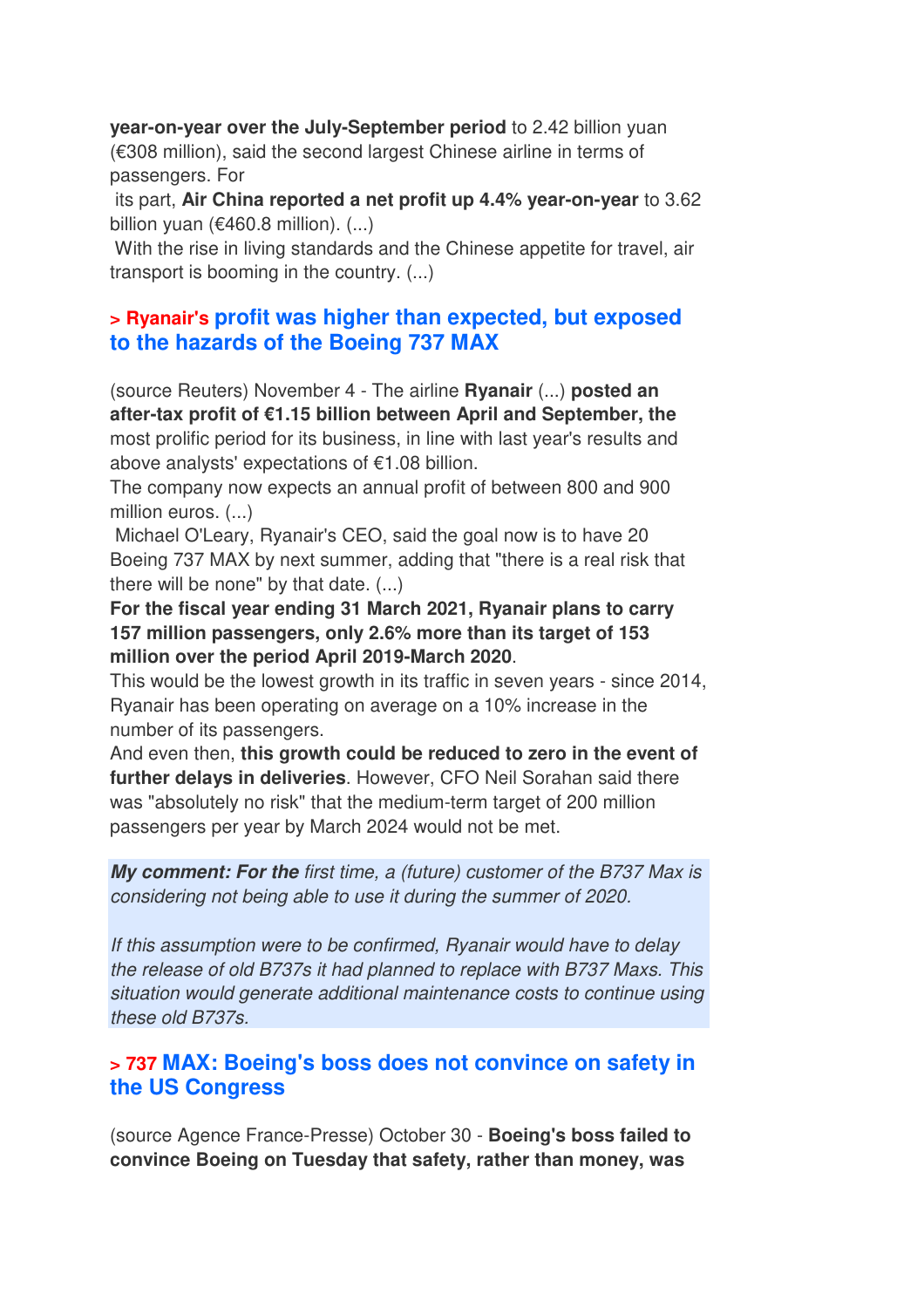**the manufacturer's priority** during a tense hearing before angry U.S. senators and the families of the 346 people killed in the crashes of the 737 MAX, the manufacturer's flagship aircraft. For

 more than two hours, Dennis Muilenburg was questioned and criticized - often in a virulent way - by many elected officials, who denounced Boeing's attitude in this case, one year to the day after the Lion Air tragedy, followed in March by that of Ethiopian Airlines. **His apologies to the families, his voice broken by emotion, were not enough to elicit clemency from the senators**.

Straight as an i, often tense, Mr. Muilenburg was pressed for specific questions about the steps that led to the flight clearance of the 737 MAX, the latest in a prestigious line of aircraft launched in the late 1960s. **Especially on the spot, the very close relationship between the regulatory authority that gave the green light (the FAA) and the aircraft manufacturer, but also the lack of transparency surrounding the MCAS automatic system**, which was supposed to prevent the MAX from nosing down and which was implicated in both accidents.

"**Boeing came to my office some time after the accidents and said that they were due to pilot errors. The truth is, these pilots never had a chance**. Their families didn't know they were in flying coffins because Boeing had decided to hide the MCAS from the pilots," **said Connecticut Democrat Senator** Richard Blumenthal. (...)

**Dennis Muilenburg appeared destabilized** by these attacks from elected officials, while leading an American industrial giant of crucial importance in the country's economic fabric. "We must and we will do better. We make mistakes and there are things we don't do well," said the boss.

He then reiterated that safety was Boeing's priority. But parliamentarians accused the manufacturer - on the basis of internal documents unveiled late - of having accelerated the development and certification of the MAX to face competition from Airbus, which had taken a lead in this very lucrative niche. (...)

*My comment:* If you have the opportunity, I invite you to find an excerpt from the Boeing boss's hearing on my @FrRobardet twitter account. His attitude is more eloquent than a long speech.

You can also find the video by visiting my blog.

#### **> Dozens of Boeing aircraft immobilized worldwide due to cracks, according to the manufacturer**

(source Atlas info) November 1 - **Cracks discovered on Boeing 737**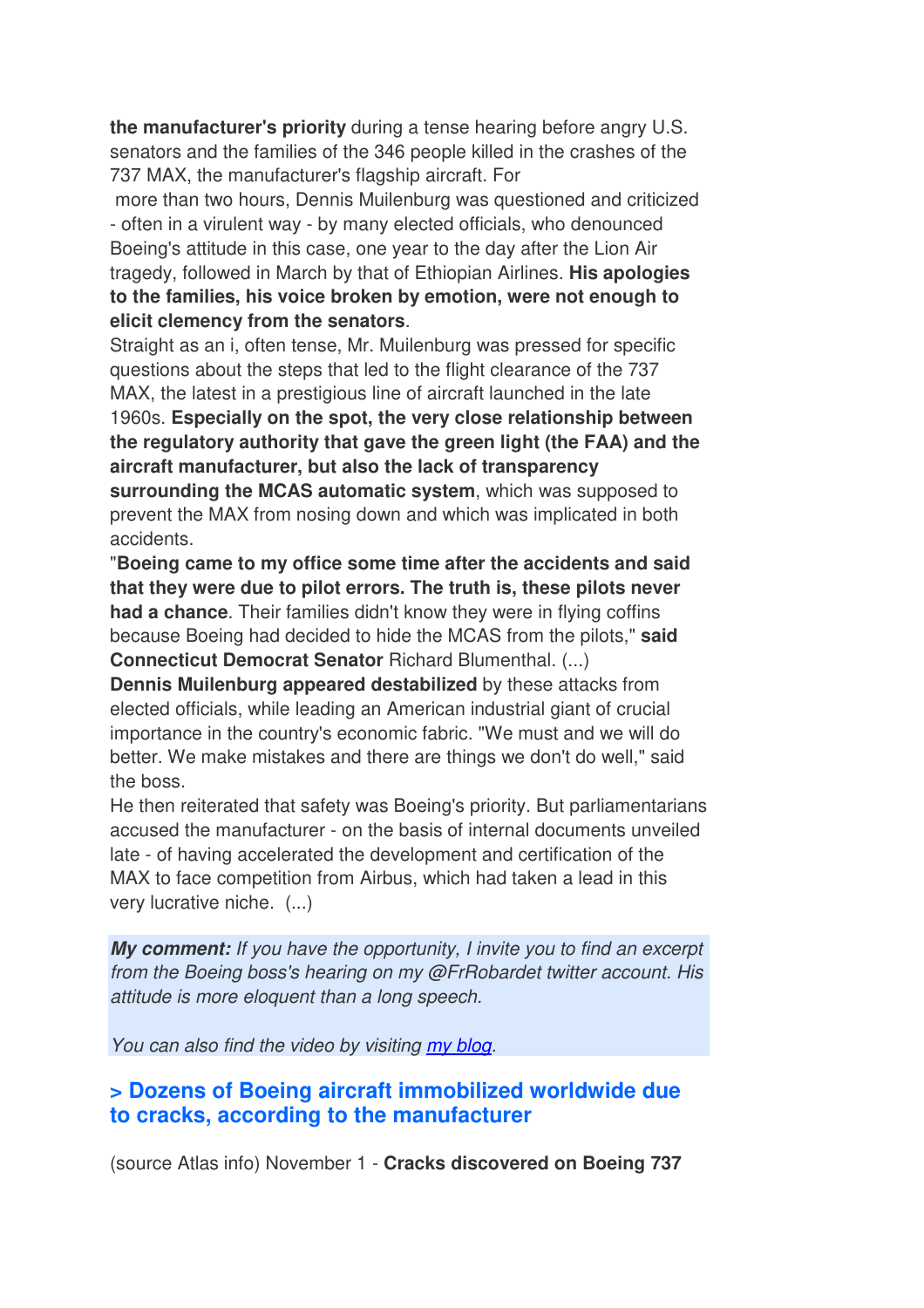#### **NG aircraft have resulted in dozens of aircraft around the world being immobilized for repair**, the manufacturer announced Thursday. (...)

 Earlier this month, Boeing (...) reported a problem with the pickle fork, the part of the aircraft that connects the wings to the fuselage and manages aerodynamic forces and stresses.

In an Airworthiness Directive (AD), the US Federal Aviation Agency (FAA) (...) requires inspection, within seven days, "before the accumulation of 30,000 flight cycles" of each aircraft. (...) The FAA also requested that aircraft with accumulations between 22,600 and 29,999 cycles be inspected within the next 1,000 cycles. On

Thursday, **a Boeing spokesman told AFP in Sydney that less than 5% (50 aircraft) of the 1,000 aircraft inspected at** this stage had cracks and **had been immobilized for repair**. He refused to provide the exact figure. (...)

**Stephen Fankhauser, an aviation expert** at Swinburne University of Technology, **explained that the parts in question were built in such a way that "the structure can tolerate a certain level of damage or degradation".** 

Of the four major U.S. airlines, only Southwest has detected defective aircraft (three). (...) The world's largest operator of 737 NG, with "more than 450 Boeing 737-800", Ryanair has indicated that it is not affected by the problem at the moment. (...)

 As for **Transavia France, a low-cost subsidiary of the Air France-KLM group, "checks have begun" on its 38 aircraft and "to date no anomalies have been detected",** according to a spokesman.

*My comment: The* US Security Agency (FAA) has indicated that the defects observed on the B737 NG (the predecessor of the B737 Max) are not likely to cause the entire B737 NG fleet to stop.

### **> The Airbus A220s will no longer have to fly full throttle after several incidents**

(source AFP) October 29 - **The Airbus A220, the** former Bombardier Canadian **Airbus A220** Series, **will no longer be required to operate at full capacity from a certain altitude**, after several engine failures on Swiss aircraft, the Canadian and European Aviation Safety Agencies (EASA) have announced. (...)

**This decision follows "several cases of in-flight engine shutdown"** on Airbus Canada BD-500s, now A220, notes Transport Canada. "Preliminary investigation results indicate that high altitude climbs at high thrust levels on engines of a certain nominal thrust could be a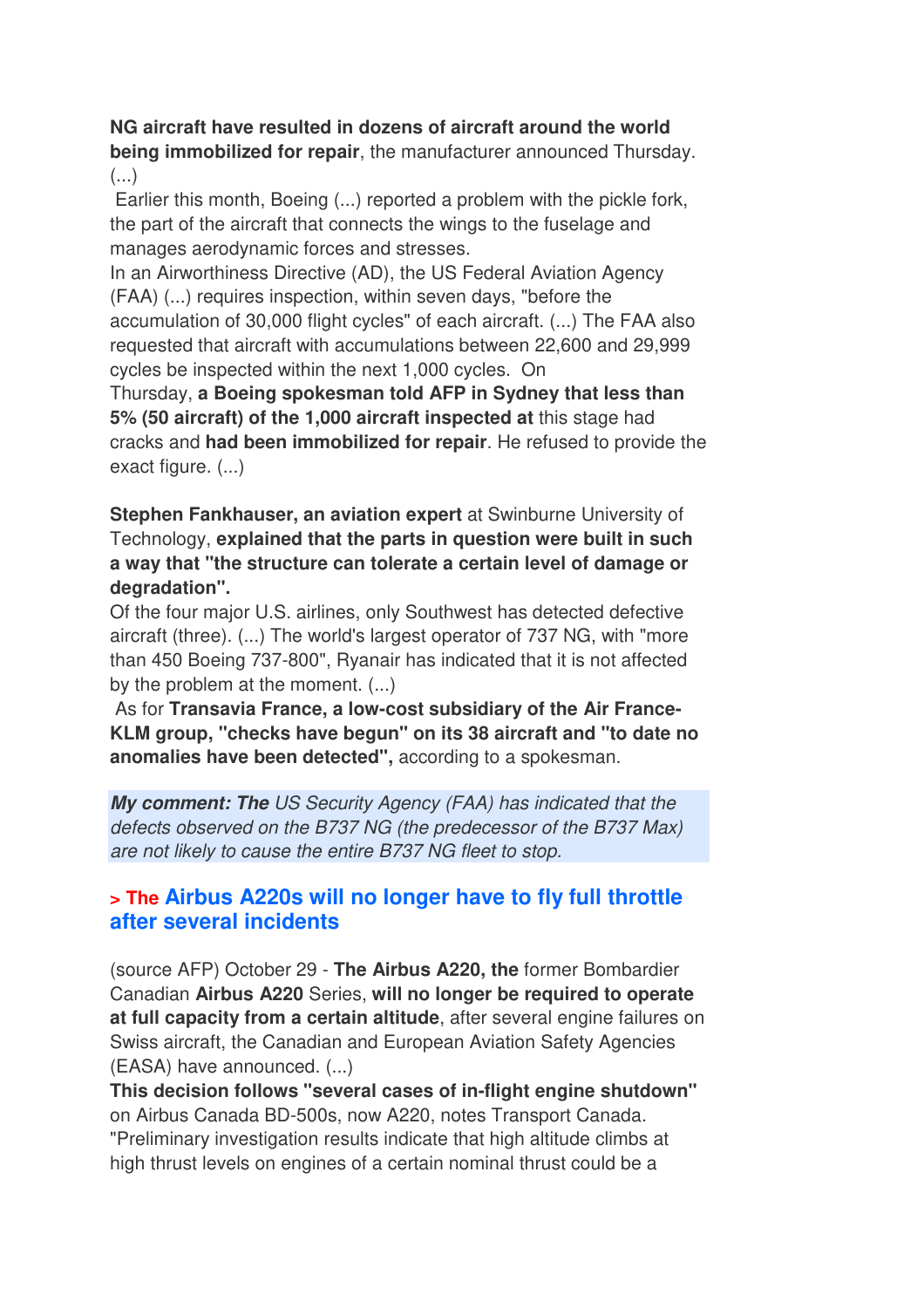contributing factor" to these incidents, the agency adds. (...)

*My comment:* Security agencies have decided to limit the power of the A220 engine to 94% of its potential above 29,000 feet (8,840 meters).

At this time, there is no information on corrective measures to remove this restriction.

## *Stock market press review*

### **> Air France KLM: a step higher?**

(Boursier com) October 30 - Broker **Bernstein** is still at "market performance" with an adjusted target price on the file of 10 to 11.20 euros. **Berenberg** also remains a buyer on the airline, targeting 12.40 euros, while the Franco-Dutch airline reported an increase in its activity in September with 9.3 million passengers transported (+2.2%)...

Among other opinions, **AlphaValue** decided to bring back to'accumulate' to'reduce' its advice, despite an adjusted target of 10 to 10.1 euros. **Bank of America Merrill Lynch**, which recently took over the case with a "buy" advice and a target of 12 euros, expects market share gains and improved margins, while the solidity of the balance sheet also makes it possible to consider the payment of dividends...

**UBS** raised its Air France-KLM price target from €10 to €10.7 while reiterating its Neutral recommendation. **HSBC** raises its target from 0.5 euros to 12.50 euros.

*My comment:* Air France-KLM's quarterly results were well received by analysts. Those who spoke revised their price targets upwards.

## *End of the press review*

#### **> Follow-up to the referendum on the privatisation of Aéroports de Paris**

The consultation mechanism on the privatisation of the ADP group is open from 13 June to March 2020. To lead to a shared initiative referendum (RIP), it requires the signature of 4.7 million voters.

On the Internet, the consultation is signed on the website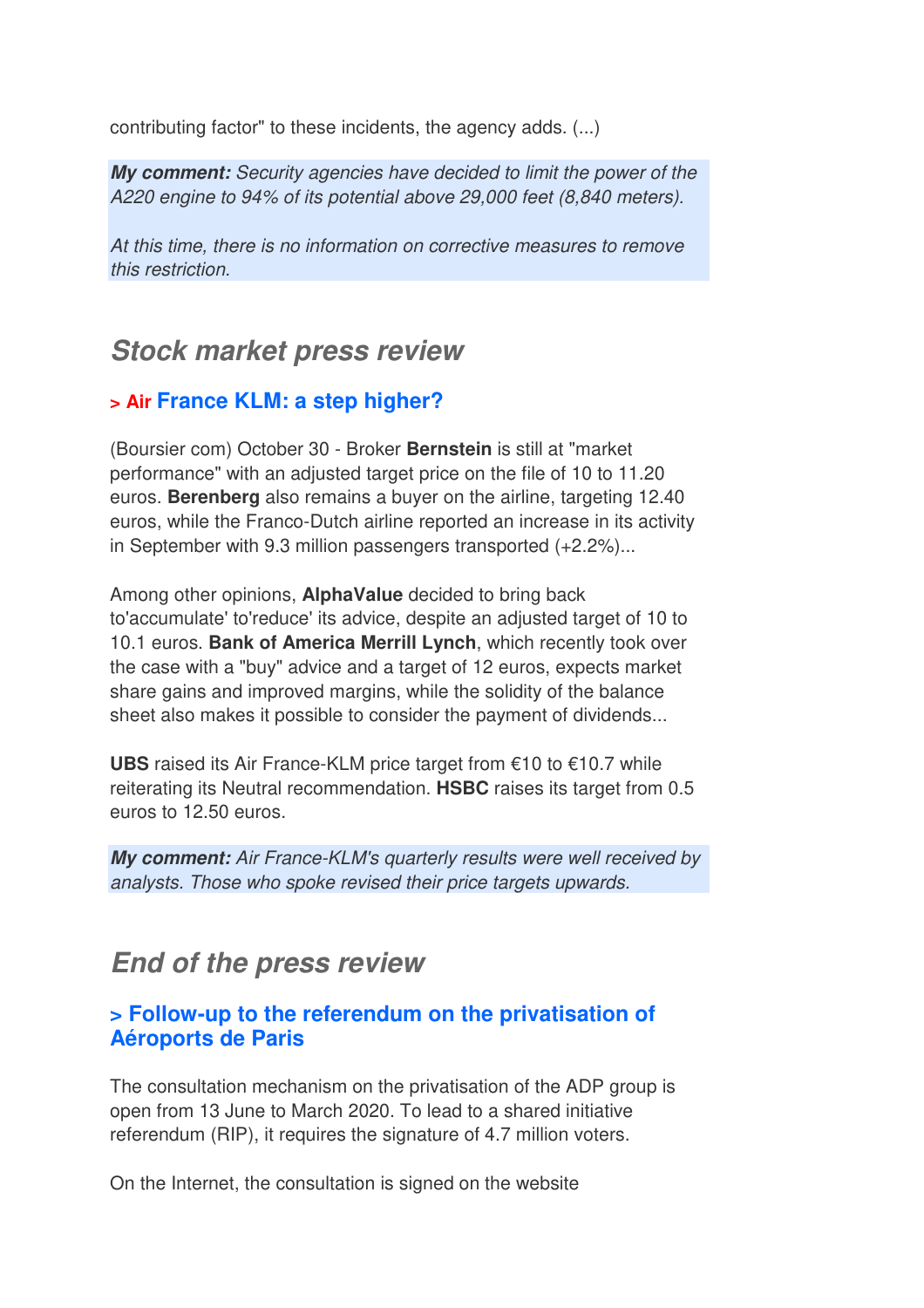referendum.interieur.gouv fr

As of November 4, when half of the signature deadline has passed, the consultation had collected 922,000 signatures, or 19.54% of the required signatures.

#### **> My comment on the evolution of the Air France-KLM share price**

**The Air France-KLM share is at €10.57 at the end of Monday, November 4. It is down** (after seven weeks of increase) **by -1.72%.** 

**The average (consensus) of analysts for the AF-KLM share is 11.10 euros, up following the announcement of the 3rd quarter and first nine months of the year results**

**The barrel of Brent oil** (North Sea) **is up from \$2 to \$63.**

#### **This indicative information does not in any way constitute an incentive to sell or solicit the purchase of Air France-KLM shares.**

You may react to this press review or provide me with any information or thoughts that may help me to better manage my role as a director of the Air France-KLM group.

#### **You can ask me, by return, any questions about the Air France-KLM group or employee share ownership....**

See you soon.

To find the latest press reviews on Monday, it's here

#### **If you enjoy this press review, circulate it.**

New readers will be able to receive it by providing me with the email address of their choice.

# **| François Robardet**

**Director Air France-KLM representing PS and PNCV employee shareholders You can find me on my twitter account @FrRobardet**